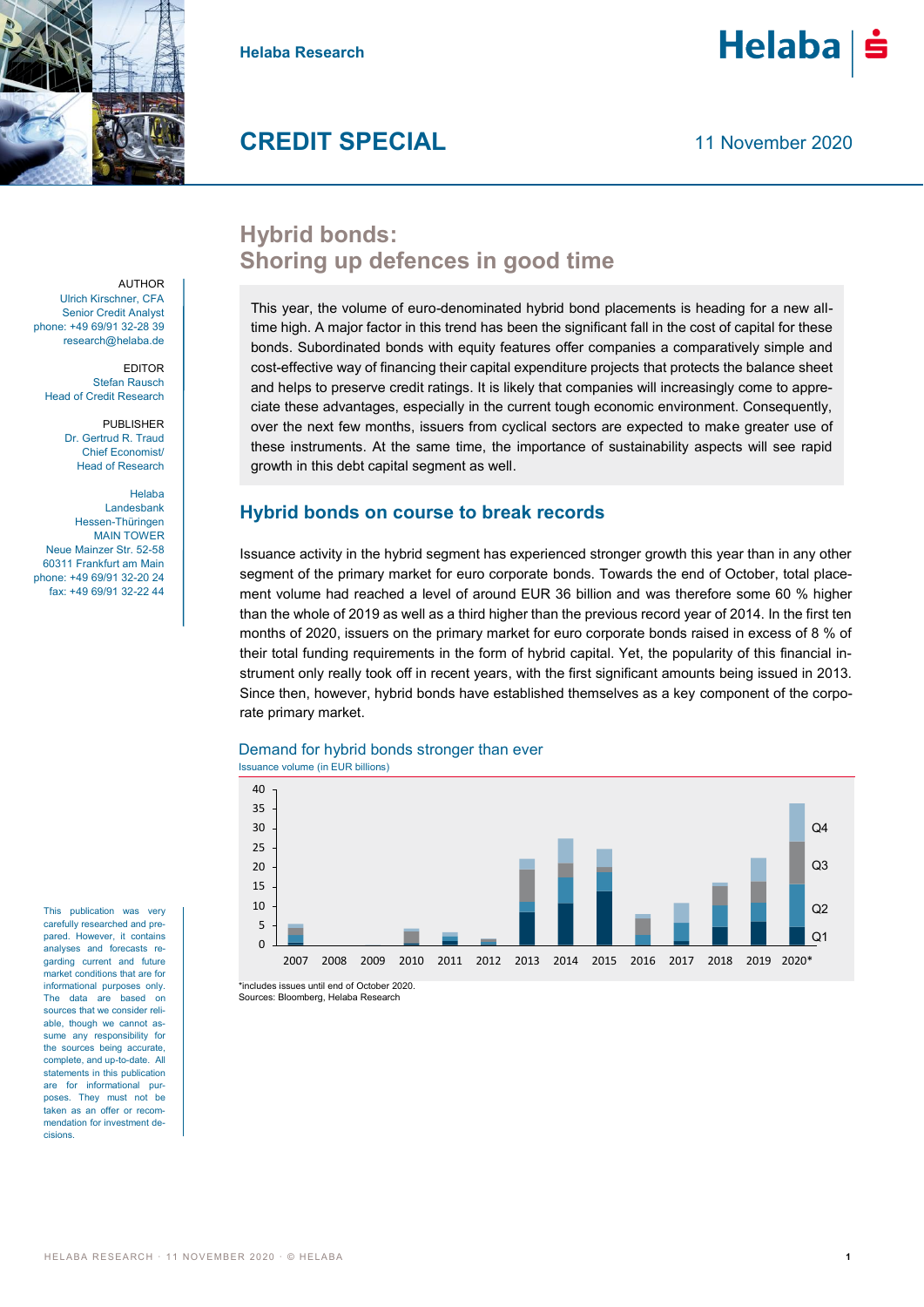#### **Recognition as equity the main advantage**

In issuing hybrid capital, many issuers combine the goal of further diversifying their funding sources with that of tapping new groups of investors. However, there is another reason why the popularity of this instrument has surged in 2020, in particular. The Covid-19 pandemic triggered a sudden economic slump and this has had an extremely damaging impact on the performance of many companies, putting considerable pressure on their credit and liquidity profiles. Compared to increases in share capital, hybrid bonds offer companies a cost-effective way of meeting their funding needs while helping to maintain credit ratings and protecting balance sheets.



\*as of 6 November 2020. Sources: Bloomberg, Helaba Research

This is because, under certain circumstances, rating agencies classify hybrid bonds only to a certain extent as debt. In order to qualify for this preferential treatment, however, the notes must meet specific criteria, such as having a very long maturity or the ability to defer coupon payments. The degree to which equity credit is granted varies according to the particular features of the bonds. In most cases, however, it amounts to 50 %. At the beginning of 2018, Standard & Poor's adjusted its methodology and this provided companies with additional flexibility when issuing hybrid capital. Since then, it has been possible to substitute hybrid notes before their call date with new bonds of the same type without losing this privilege<sup>1</sup>.

That said, there are restrictions on the total amount of equity credit granted by the agencies. Moody's recognises a maximum of 30 % of adjusted equity<sup>2</sup>. At Standard & Poor's, the threshold is typically 15 % of the company's total capital, defined as the aggregate of financial liabilities, hybrid debt and equity (adjusted for goodwill) $3$ .

Rating agencies classify hybrid bonds as subordinated debt instruments and rate them below the issuer credit rating. For bonds issued since the start of 2019, this differential has normally been two notches. As a rule, the issuing companies possessed credit ratings from at least two agencies.

Under IFRS, hybrid securities are even eligible for full recognition as equity while coupon payments remain tax deductible in many countries. However, IAS 32 stipulates that the bond must rank below all other financial liabilities of the company, that a deferral or cancellation of the coupon payment is possible and that the note is issued without a stated maturity date. These so-called perpetuals account for around 80 % of hybrid issues this year. Usually, issuers of hybrid bonds rule out redemption - the first call date - within the first five years after placement, but longer periods of up to 10 years are not uncommon.

 <sup>1</sup> Cf. Standard & Poor's: Methodology And Assumptions: Assigning Equity Content To Hybrid Capital Instruments Issued By Corporate Entities And Other Issuers Not Subject To Prudential Regulation of 16 January 2018 <sup>2</sup> Cf. Moody's: Cross-Sector Rating methodology. Hybrid Equity Credit of 10 September 2018.

<sup>&</sup>lt;sup>3</sup> Cf. Standard&Poor's: Hybrid Capital Handbook of 12 May 2008.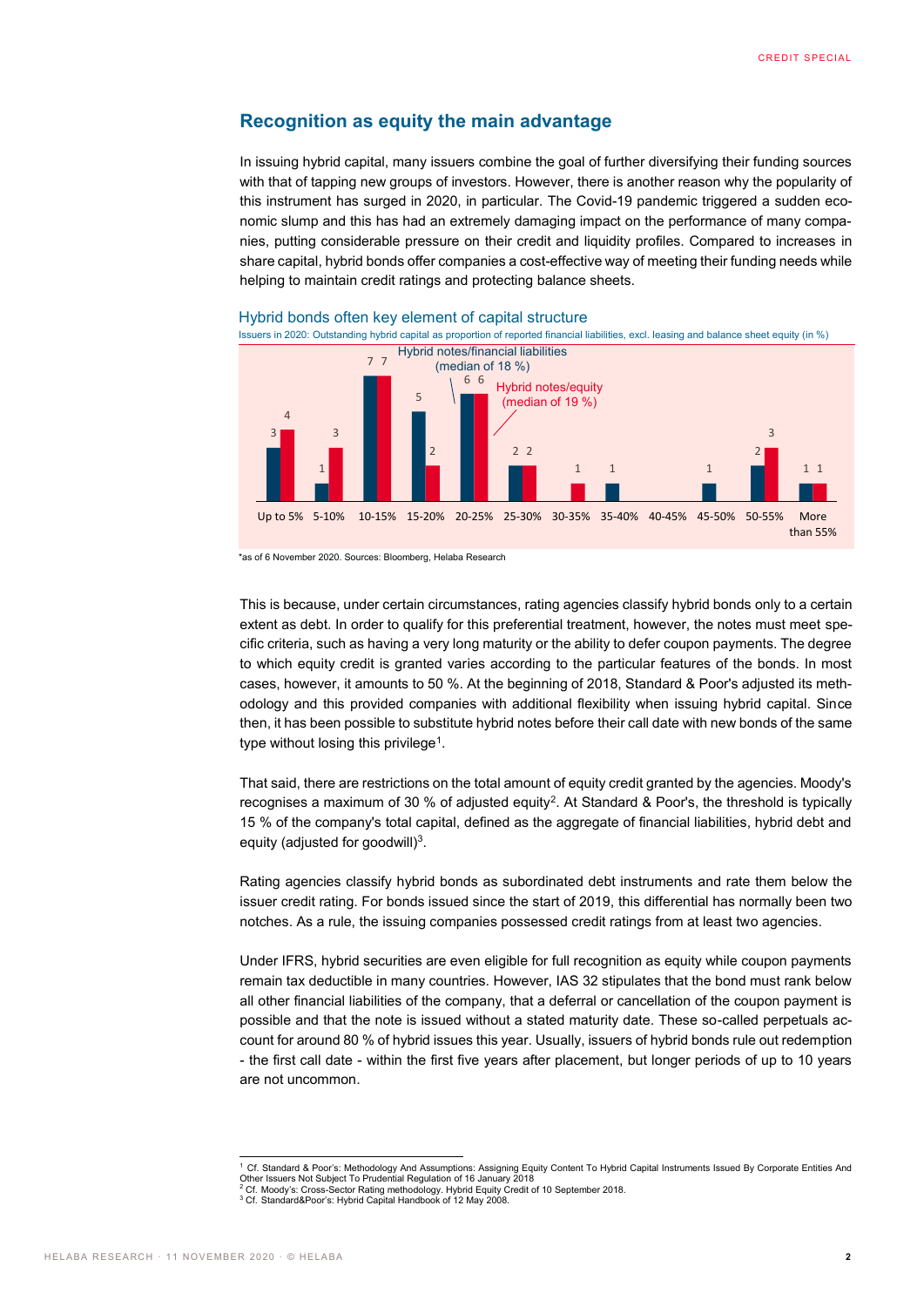



Sources: Bloomberg, Helaba Research Sources: Bloomberg, Helaba Research

Rating differential normally 2 notches Hybrid bonds typically have call option after 5 years<br>
Issues since beginning of 2019: average rating differential to issuer rating Number of hybrid bonds since 2016 by years to first



#### **First-time issuers and supplementary issues drive market**

In recent months, growth on the market has been mainly fuelled by a significant increase in the number of issuers making use of this instrument for the first time. To date, debut issuers have placed EUR 13.1 billion in 2020 compared to only EUR 3.2 billion last year. This represents a relatively high share of 36 %. In addition, some companies that had previously raised hybrid capital decided to issue additional bonds. More than one in every three euros was raised by supplementary notes. In contrast, the refinancing of maturing notes played a smaller role than in 2019.



\*includes issues until end of October 2020 Sources: Bloomberg, Helaba Research



<sup>\*</sup>includes issues until end of October 2020. Sources: Bloomberg, Helaba Research

Although the number of issues placed has not risen substantially compared to last year, issuing companies have raised larger sums. On average, each of the 30 transactions raised around EUR 1.2 billion. Nevertheless, the range of proceeds is very broad: while the smallest transaction had a volume of a mere EUR 75 million, the largest raised almost EUR 5 billion. In addition, the variety of sectors has also undergone major changes of late. While defensive sectors have traditionally dominated the picture in most years, considerably more cyclical companies have recently tapped the hybrid segment to raise funds. Many companies operating in economically sensitive industries have presumably felt the need to respond to increasing pressure on their credit profiles by issuing special subordinated capital.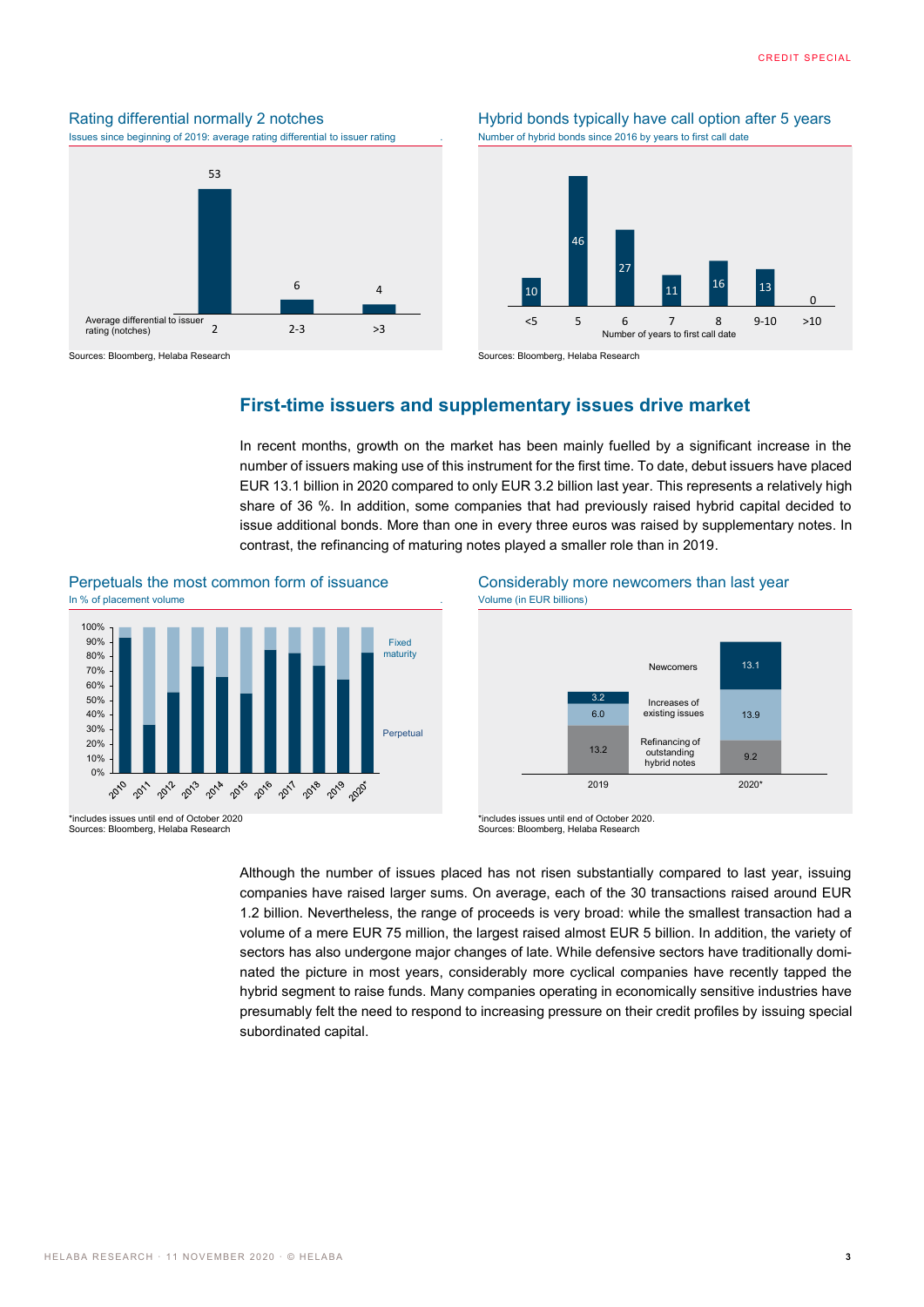## Average transaction volume (in EUR millions)



Sources: Bloomberg, Helaba Research





Sources: Bloomberg, Helaba Research

This year, the scene has mainly been dominated by issuers from the United Kingdom, France and Germany with companies from these countries so far accounting for more than half of total market volume. German and French issuers, in particular, have traditionally had a strong presence on the market. However, regional diversification has increased in 2020 with issuers from 16 countries raising fresh capital on the hybrid market. The fact that the hybrid segment is arousing interest from a growing number of regions should, in our opinion, boost its long-term growth momentum.





\*includes issues until end of October 2020. Sources: Bloomberg, Helaba Research

Increasingly diverse range of countries Most hybrid ratings on the cusp of IG



\*includes issues until end of October 2020. Sources: Bloomberg, Helaba Research

#### **Going green – a trend among hybrid bonds, too**

In common with other financial instruments, sustainable forms of finance are very much in vogue for hybrid bonds as well. Currently, green issues account for 9 % of total hybrid issuance, an aboveaverage share compared to the overall market for euro-denominated corporate bonds. The latter has so far made up 5.4 % of issues in 2020. In terms of sector, utilities have been responsible for almost all green hybrid notes issued to date (14 issues since 2017), where they are mainly used to finance renewable energy projects. In the telecommunications sector, on the other hand, green bonds were primarily used to finance the expansion of optic fibre networks. However, the number of projects that are eligible for earmarked green finance is likely to remain limited, despite the fact that the EU's rather loosely defined taxonomy of environmentally sustainable activities opens the door for additional sectors to enter this segment. For this reason, so-called sustainability-linked structures have evolved in other segments such as the Schuldschein market (see Credit Special: [Corprorate](https://www.helaba.de/blueprint/servlet/resource/blob/docs/525284/35aca1c11922ec45842041372d7c33f1/cs-20200514-data.pdf)  Schuldscheindarlehen – [ESG has sustainable impact on Schuldschein market](https://www.helaba.de/blueprint/servlet/resource/blob/docs/525284/35aca1c11922ec45842041372d7c33f1/cs-20200514-data.pdf) of 14 May 2020). The proceeds of these issues are not earmarked for any specific purpose. Instead, the interest costs are linked to specific sustainability indicators, such as a company's  $CO<sub>2</sub>$  emissions, or depend on the rating of the issuer by special sustainability rating agencies. We believe it is conceivable that this trend will also catch on in the hybrid market, with the result that this form of sustainable financing could become attractive for a variety of industries.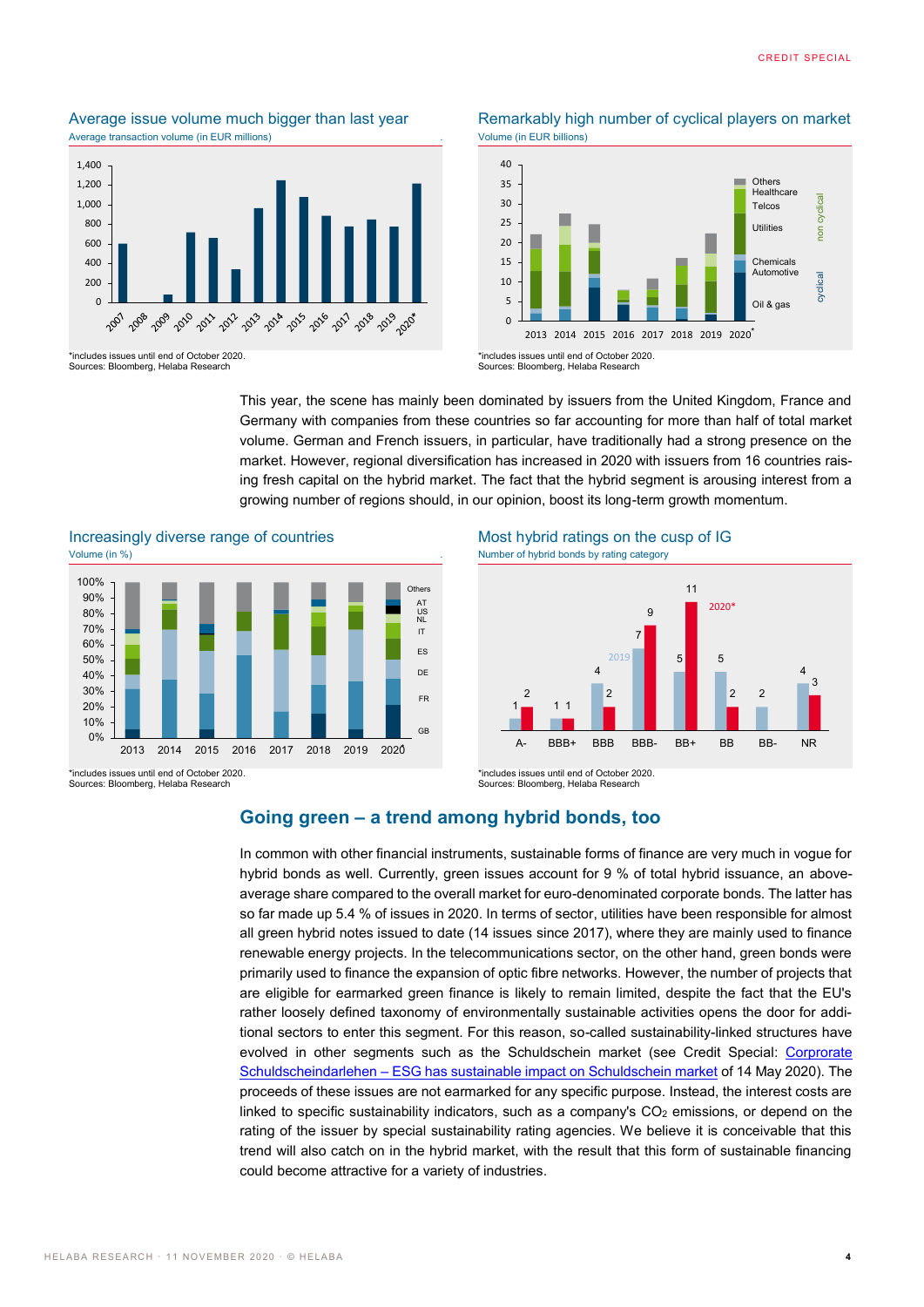## Large proportion of green hybrid capital ... **Exceeds share of green bonds on primary market**



Sources: Bloomberg, Helaba Research Sources: Bloomberg, Helaba Research Sources: Bloomberg, Helaba Research

Hybrid segment: Volume in EUR billions or market share in % . Primary market for euro corporate bonds: Volume in EUR bn or market share in %





### **Cost of capital declines sharply in recent years**

The outbreak of the Covid-19 pandemic also had a significant impact on the spreads of subordinated bonds in the first half of 2020. Although risk premiums on hybrid bonds fell markedly in the subsequent market recovery, senior bonds performed much better thanks to the ECB's emergency asset purchases. As a result, the difference between the yield spreads of subordinated and senior notes widened to 3.5x.

Recent increase in spread relative to senior bonds ECB ensures higher total return for seniors ASW (left-hand scale in bp) or spread factor (right-hand scale, x-times) . Total return (adjusted to 100)





While the tendency towards a continuing distortion in spreads in favour of the senior unsecured segment is likely to be supported by the ECB's ongoing asset purchase programmes, on balance the more expansionary monetary policy will also result in significantly lower refinancing costs for hybrid bonds. The latter had already become noticeably cheaper due to falling base rates in previous years. What is more, a glance at historical patterns tell us that, despite the recent increase, the current relationship between the risk premiums of hybrid capital and senior bonds is not particularly high. The average multiple over the last 10 years was 3.6x.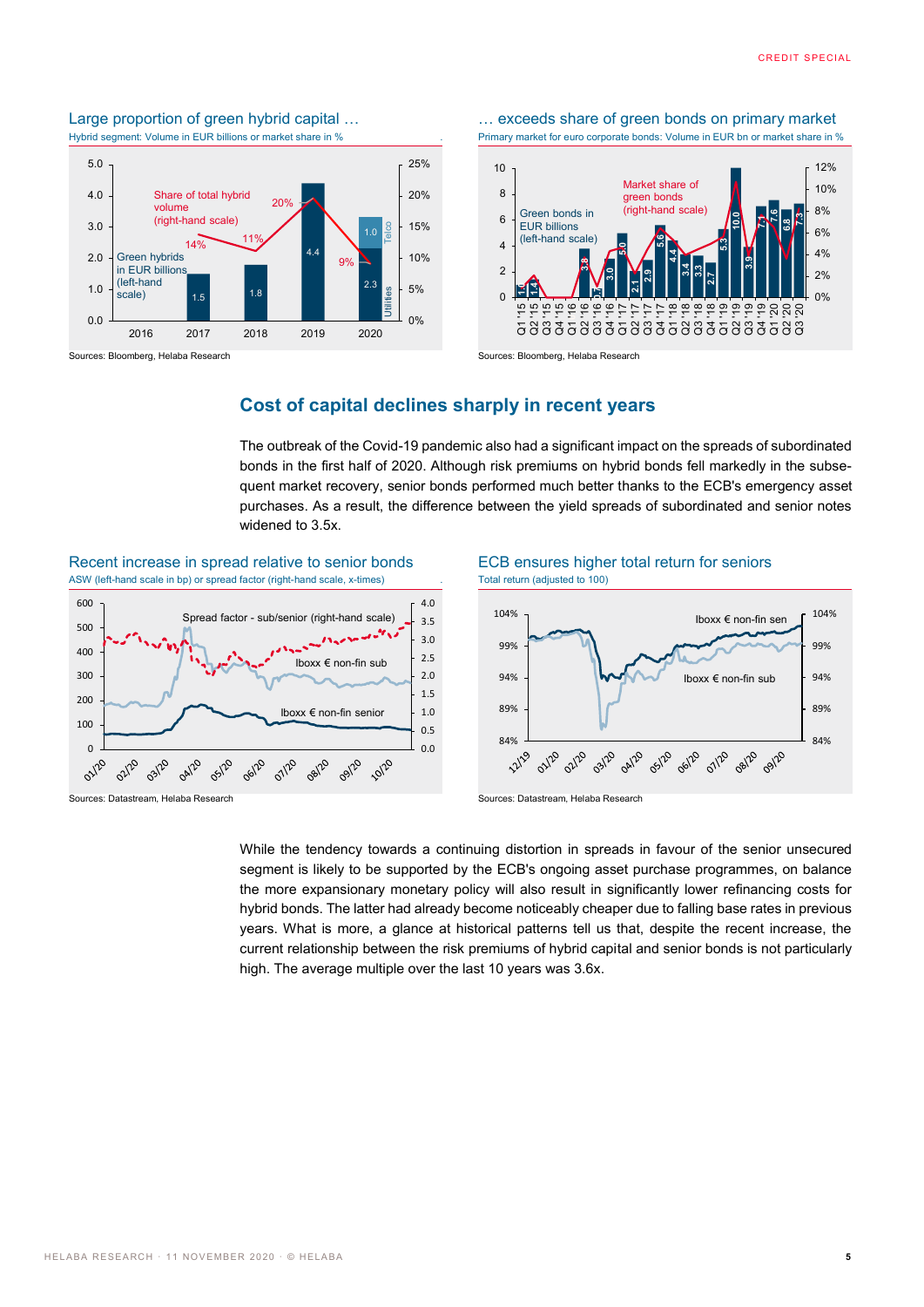

#### Falling refinancing costs Bulk of maturities in 2024 / 2025<sup>\*</sup> Yield (in %) **Yield** (in %) **We according to first call date (in EUR millions)**





Sources: Datastream, Helaba Research **\*excl. banks, financial service providers**, insurance and real estate companies Sources: Bloomberg, Helaba Research

### **Sector currently most important factor determining spread**

At the moment, companies with defensive business models, in particular, are able to refinance themselves on relatively favourable terms in the hybrid sector. Bonds issued by utilities carry the lowest risk premiums, whereas those issued by companies in cyclical sectors such as the automotive industry or the oil & gas sector are priced at significantly higher spreads. The spread differential between issues of the same rating category with similar duration may amount to as much as 250 bps. This phenomenon can be observed across the entire credit rating spectrum.

#### Cyclicals in 'BBB' and 'BBB-' segments with highest risk premiums



Hybrid bonds issued since early 2019, z-spread\* (in bp)

\*as of 6 November 2020. Sources: Bloomberg, Helaba Research



1.50 2.50 3.50 4.50 5.50 6.50 7.50 8.50 modified Duration

#### Similar sector pattern for non-IG notes Hybrid bonds issued since early 2019, z-spread\* (in bp)

\*as of 6 November 2020. Sources: Bloomberg, Helaba Research